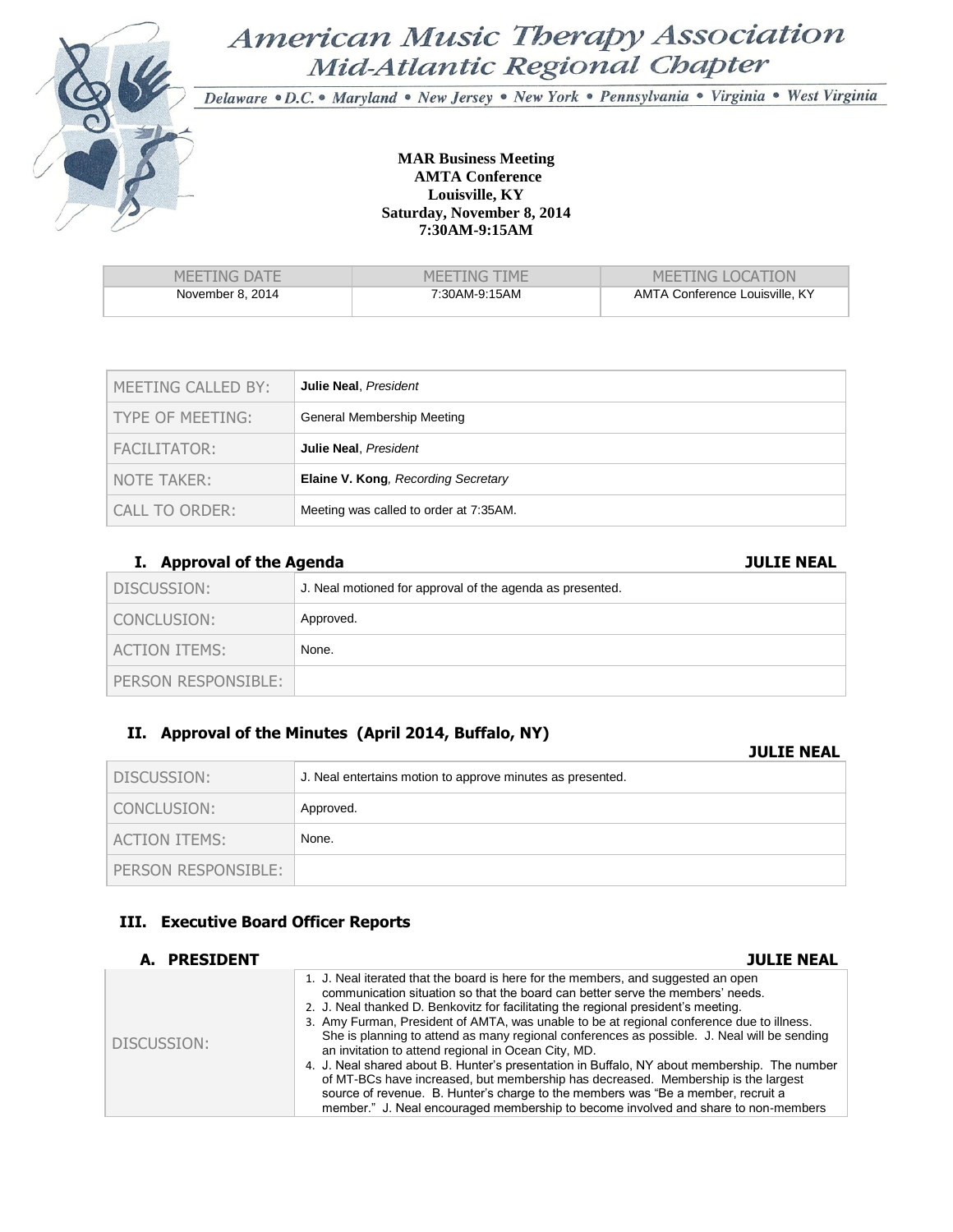|                      | about the benefits of being a member of AMTA.<br>5. J. Neal recognized D. Benkovitz for her leadership, guidance and service to the MAR region<br>as she moves back home to Ohio to be with family.<br>6. J. Neal shared that there will be a time at regional conference to discuss what the<br>membership is thinking about the topic of Master Level Entry. |
|----------------------|----------------------------------------------------------------------------------------------------------------------------------------------------------------------------------------------------------------------------------------------------------------------------------------------------------------------------------------------------------------|
| CONCLUSION:          | None.                                                                                                                                                                                                                                                                                                                                                          |
| <b>ACTION ITEMS:</b> | None.                                                                                                                                                                                                                                                                                                                                                          |
| PERSON RESPONSIBLE:  |                                                                                                                                                                                                                                                                                                                                                                |

# **B. PRESIDENT-ELECT GABBY RITTER-CANTESANU**

| DISCUSSION:          | 2.    | G. Ritter-Cantesanu revisited a proposed bylaws change to Article 1, Section 3<br>(Membership) that was voted down by membership at the Buffalo regional conference.<br>G. Ritter-Cantesanu recommended that we do not change this bylaw due to advising<br>from Annette Whitehead-Pleaux who stated that there will be a change of AMTA<br>membership categories soon and it would solve this problem. So it was recommended<br>that no change be proposed at this time.<br>In the spring, there will be new roles for the President-Elect. Roles will be reflected in<br>new policy with State Associations. |
|----------------------|-------|----------------------------------------------------------------------------------------------------------------------------------------------------------------------------------------------------------------------------------------------------------------------------------------------------------------------------------------------------------------------------------------------------------------------------------------------------------------------------------------------------------------------------------------------------------------------------------------------------------------|
| CONCLUSION:          | None. |                                                                                                                                                                                                                                                                                                                                                                                                                                                                                                                                                                                                                |
| <b>ACTION ITEMS:</b> | None. |                                                                                                                                                                                                                                                                                                                                                                                                                                                                                                                                                                                                                |
| PERSON RESPONSIBLE:  |       |                                                                                                                                                                                                                                                                                                                                                                                                                                                                                                                                                                                                                |

| C. IMMEDIATE PAST PRESIDENT | <b>KRISTEN O'GRADY</b>                                                                                                                                                                                                                                                                                                                                 |
|-----------------------------|--------------------------------------------------------------------------------------------------------------------------------------------------------------------------------------------------------------------------------------------------------------------------------------------------------------------------------------------------------|
| DISCUSSION:                 | 1. She is soliciting nominations for the following positions:<br>President-Elect<br>a.<br>VP Elect of Conference Planning<br>b.<br><b>VP Membership</b><br>C.<br><b>Public Relations</b><br>d.<br>e. Government Relations<br>Treasurer<br><b>Assembly Delegates</b><br>q.<br>If interested, contact Kristen O'Grady at maramtapastpresident@gmail.com. |
| CONCLUSION:                 | Send in your nominations for the Executive Board to K. O'Grady at<br>maramtapastpresident@gmail.com.                                                                                                                                                                                                                                                   |
| <b>ACTION ITEMS:</b>        | None.                                                                                                                                                                                                                                                                                                                                                  |
| PERSON RESPONSIBLE:         |                                                                                                                                                                                                                                                                                                                                                        |

| <b>D. MEMBERSHIP</b> | <b>ANITA GADBERRY</b>                                                                                                                                                                                                                                                                                                                                                                                                                                                                                                                                                                                                                                                                                                                                                                    |
|----------------------|------------------------------------------------------------------------------------------------------------------------------------------------------------------------------------------------------------------------------------------------------------------------------------------------------------------------------------------------------------------------------------------------------------------------------------------------------------------------------------------------------------------------------------------------------------------------------------------------------------------------------------------------------------------------------------------------------------------------------------------------------------------------------------------|
| DISCUSSION:          | Membership Committee – There is a big focus to increase membership. In the past 5<br>1.<br>years, there has been an increase in membership. Currently, there are 2225 members,<br>but the committee would like to increase to 3000 members.<br>2. Regional – In comparison to last year, it is up 12 members total – 11 graduate students<br>and 33 professionals, but down 32 students. A. Gadberry has contacted representatives<br>for students and provide information about membership. In the process of contacting<br>directors to push membership of students. A. Gadberry will start tracking and obtaining<br>data of how many students there are and how many of them are members. Members<br>guestioned and discussed whether the number includes entry levels and students. |
| CONCLUSION:          | None.                                                                                                                                                                                                                                                                                                                                                                                                                                                                                                                                                                                                                                                                                                                                                                                    |
| <b>ACTION ITEMS:</b> | Ideas to help increase membership? Contact A. Gadberry at maramtamembership@gmail.com.                                                                                                                                                                                                                                                                                                                                                                                                                                                                                                                                                                                                                                                                                                   |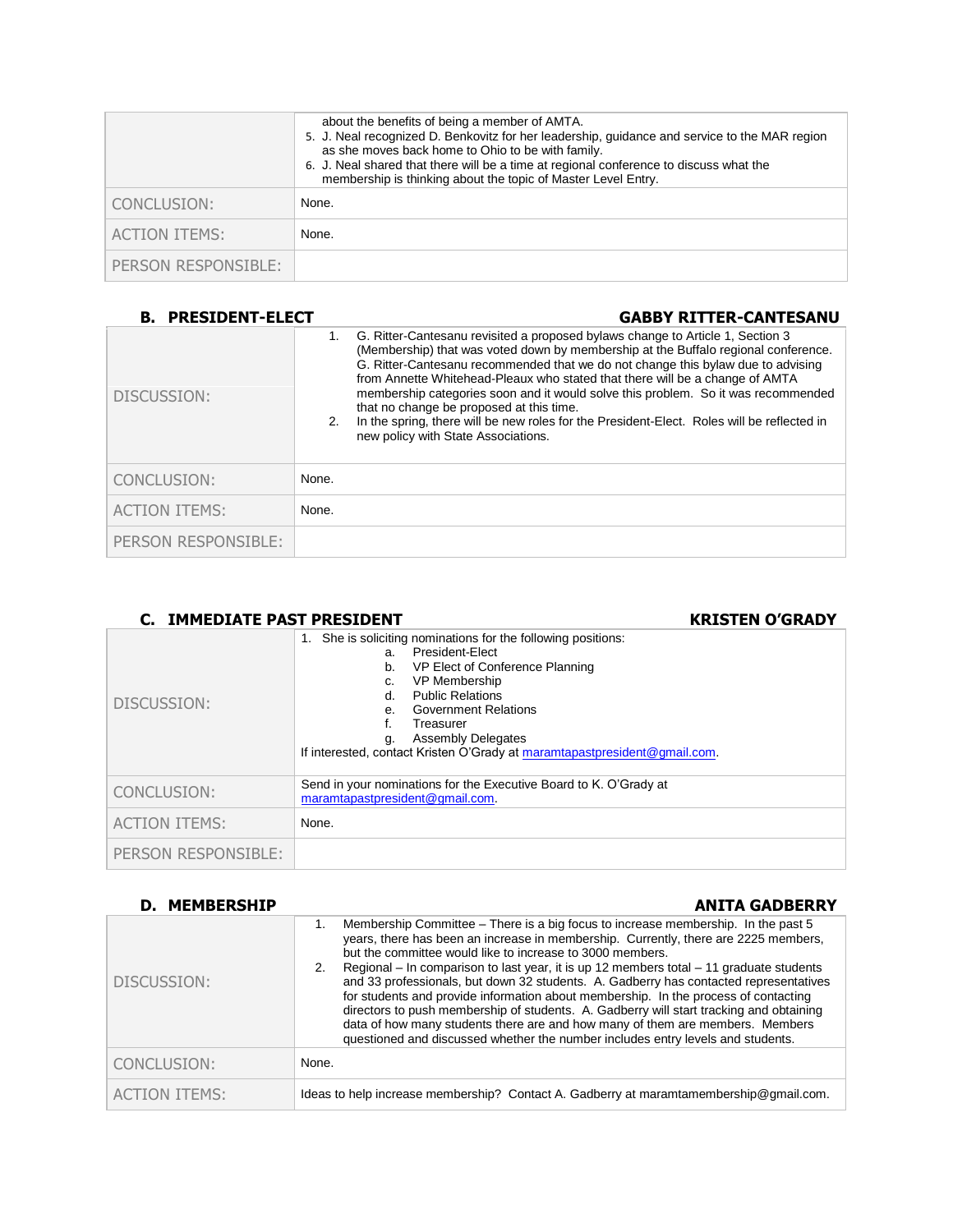PERSON RESPONSIBLE: All members.

| <b>E. ASSEMBLY REPORT</b> | <b>DONNA POLEN</b>                                                                                                                                                                                                                                                                                                                                                                                                                                                                                                                                                                                                                                                                                                                                                                                                                                                                                                                                                                                                                                                                                                                                                                                                                                                                                                                                                                                                                                                                  |  |
|---------------------------|-------------------------------------------------------------------------------------------------------------------------------------------------------------------------------------------------------------------------------------------------------------------------------------------------------------------------------------------------------------------------------------------------------------------------------------------------------------------------------------------------------------------------------------------------------------------------------------------------------------------------------------------------------------------------------------------------------------------------------------------------------------------------------------------------------------------------------------------------------------------------------------------------------------------------------------------------------------------------------------------------------------------------------------------------------------------------------------------------------------------------------------------------------------------------------------------------------------------------------------------------------------------------------------------------------------------------------------------------------------------------------------------------------------------------------------------------------------------------------------|--|
| DISCUSSION:               | D. Polen informed board members that delegates and alternates are elected by<br>a.<br>members and the purpose is to represent the membership. Assembly delegates want<br>to know the membership feedback about topics. Therefore, D. Polen encouraged the<br>membership to read reports and provide any feedback. There was a new MT Scope of<br>Practice (AMTA and CBMT) and MLE Subcommittee report. MT Scope of Practice was<br>voted and passed unanimously at this national conference. MLE Subcommittee had<br>two different sessions at national conference and will have another session at regional<br>conference. D. Polen encouraged members to provide their thoughts on the topic.<br>D. Polen informed the membership that the regional board wants to be inclusive. New<br>b.<br>initiatives to do so will start at regional conference in Ocean City, MD.<br>Membership asked about earning 100 credits for CMTEs to maintain certification.<br>C.<br>Membership asked for a more formalized way to get to know the assembly delegates,<br>d.<br>such as a full list of names and emails in a document. G. Ritter-Cantesanu informed<br>the membership that the MAR President, President-Elect and Past President are<br>always on the assembly. Assembly delegates and alternates stood for the membership<br>to know who they are.<br>J. Neal informed the membership that there will be opportunity to discuss the topic of<br>е.<br>MLE at regional conference. |  |
| CONCLUSION:               | D. Polen encouraged membership to provide feedback on topics presented by the assembly<br>delegates. Membership would like a document of all names and e-mails of assembly delegates.                                                                                                                                                                                                                                                                                                                                                                                                                                                                                                                                                                                                                                                                                                                                                                                                                                                                                                                                                                                                                                                                                                                                                                                                                                                                                               |  |
| <b>ACTION ITEMS:</b>      | Put together a document of assembly delegates: names and e-mails to provide a formalized way<br>to get to know the assembly delegates.                                                                                                                                                                                                                                                                                                                                                                                                                                                                                                                                                                                                                                                                                                                                                                                                                                                                                                                                                                                                                                                                                                                                                                                                                                                                                                                                              |  |
| PERSON RESPONSIBLE:       | <b>TBD</b>                                                                                                                                                                                                                                                                                                                                                                                                                                                                                                                                                                                                                                                                                                                                                                                                                                                                                                                                                                                                                                                                                                                                                                                                                                                                                                                                                                                                                                                                          |  |

### F. CONFERENCE PLANNING BRIGETTE SUTTON

|                      | 1.                   | 2015 MAR Conference                                                                                                                                                                                                                                                                                                                                                                                                                                                                                                                                                                                                                                                                                                                                                                                                                                                                                                                                                                                                                                                                                                                                                                                                                                                                                                                                                                                                                                                                                                                                             |
|----------------------|----------------------|-----------------------------------------------------------------------------------------------------------------------------------------------------------------------------------------------------------------------------------------------------------------------------------------------------------------------------------------------------------------------------------------------------------------------------------------------------------------------------------------------------------------------------------------------------------------------------------------------------------------------------------------------------------------------------------------------------------------------------------------------------------------------------------------------------------------------------------------------------------------------------------------------------------------------------------------------------------------------------------------------------------------------------------------------------------------------------------------------------------------------------------------------------------------------------------------------------------------------------------------------------------------------------------------------------------------------------------------------------------------------------------------------------------------------------------------------------------------------------------------------------------------------------------------------------------------|
| DISCUSSION:          | 2 <sub>1</sub><br>3. | Get excited for conference in Ocean City, MD from March 19-21, 2015! It is<br>a.<br>right on the beach! Conference information is on the website, and prices are<br>the same from last year. Logo is approved, and Local Planning Committee<br>and Public Relations Committee collaborated on ideas.<br>Details are coming together to honor E. Selesky.<br>b.<br>New website will be unveiled at the conference.<br>C.<br>Proposals are due November 16. So far 91 proposals have submitted<br>$d_{-}$<br>compared to approximately 60 proposals in the past.<br>Student Service Project will be revamped.<br>е.<br>f.<br>Preparing for opportunities for members to connect with Assembly<br>Delegates.<br>B. Sutton and P. Winter infored membership that the regional conference<br>g.<br>planners continue to network and plan. They have had a conference call and<br>met at national conference.<br>There is a new Regional Conference Treasurer, Molly Hicks, working on the<br>h.<br>conference planning accounts, instead of the local chairs as in the past. This<br>position may be working towards Treasurer-Elect for the future.<br>Membership asked how accessible the conference hotel will be. B. Sutton<br>i.<br>had local committee member recognized at the meeting for the member to<br>connect with.<br>2016 MAR Conference<br>Conference Planning is looking into application technology for the following<br>a.<br>conference. Western Region has been helpful as they consult and provide<br>information about the software they use. |
| CONCLUSION:          | None.                |                                                                                                                                                                                                                                                                                                                                                                                                                                                                                                                                                                                                                                                                                                                                                                                                                                                                                                                                                                                                                                                                                                                                                                                                                                                                                                                                                                                                                                                                                                                                                                 |
| <b>ACTION ITEMS:</b> | None.                |                                                                                                                                                                                                                                                                                                                                                                                                                                                                                                                                                                                                                                                                                                                                                                                                                                                                                                                                                                                                                                                                                                                                                                                                                                                                                                                                                                                                                                                                                                                                                                 |
| PERSON RESPONSIBLE:  |                      |                                                                                                                                                                                                                                                                                                                                                                                                                                                                                                                                                                                                                                                                                                                                                                                                                                                                                                                                                                                                                                                                                                                                                                                                                                                                                                                                                                                                                                                                                                                                                                 |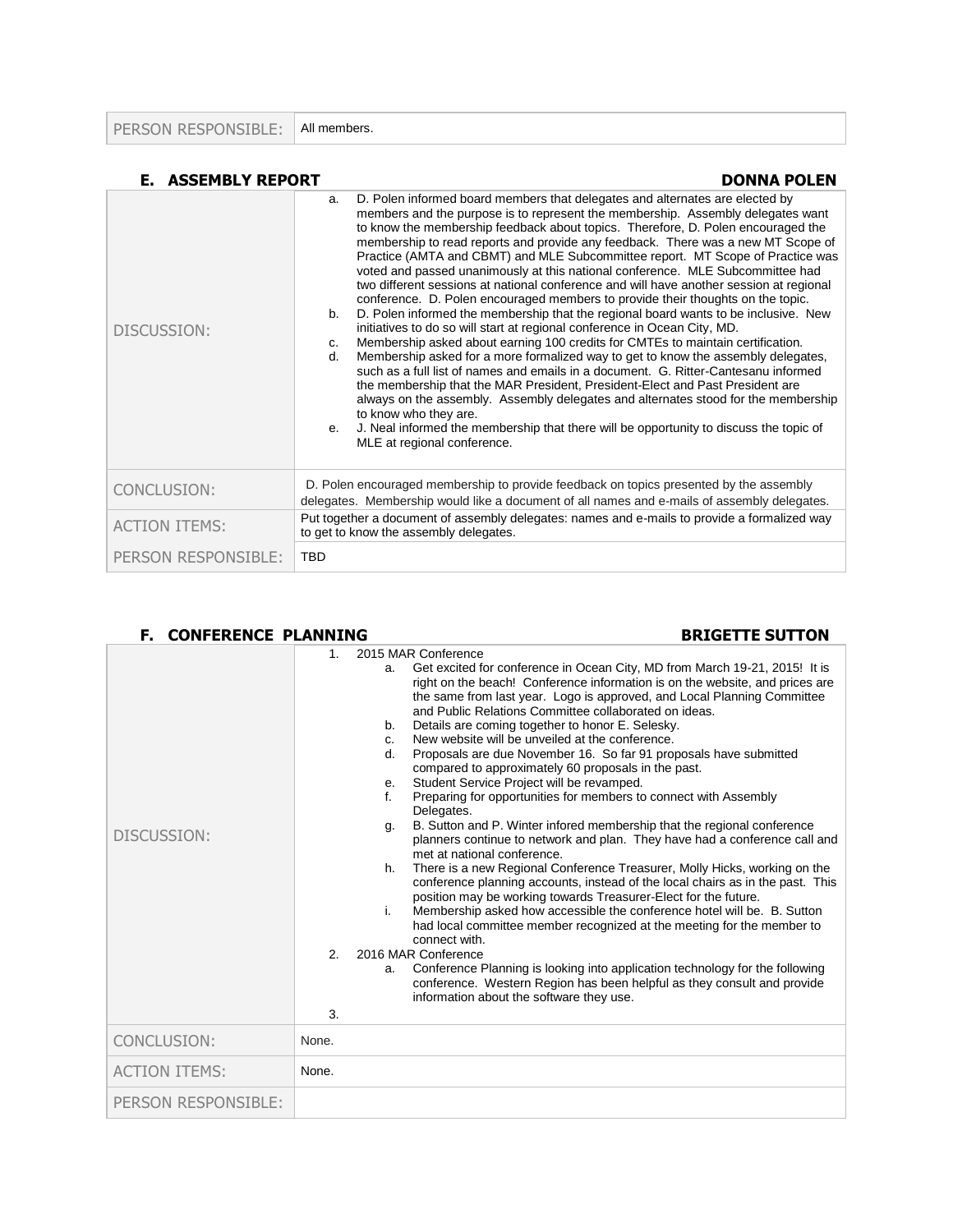### **G.** GOVERNMENT RELATIONS **MARIA FAY**

| DISCUSSION:         | 1.<br>2.<br>3.<br>4.<br>5.<br>6.<br>7.<br>8. | Maryland State Task Force (Co-Chairs: Clarissa Karlsson, MT-BC and Niki Runge,<br>MCAT, MT-BC) – MDSTF provided an Advocacy Training on September 20, 2014 in<br>Columbia, MD, and 17 music therapists attended it. There are two new student<br>members on the task force.<br><b>New York State Task Force</b> (Chair: Donna Polen, LCAT, MT-BC) -There is a full task<br>force as three new members joined. M. Fay recognized and thanked E. Selesky for her<br>service on the task force. NYSTF placed a recruiting announcement of the Advocacy<br>Support Network in the Fall 2014 newsletter. Task force is looking into a true music<br>therapy license. They are currently working on a brief survey of the membership in<br>regards to moving towards MT license, and encouraged NYS MT-BCs to answer the<br>survey. If interested in helping with the task force, contact D. Polen or other NYSTF<br>members. Attend the session on NYS Update on LCAT for more information.<br><b>New Jersey State Task Force (Chair: Paula Unsal, MM, MA, MT-BC) – NJSTF is</b><br>moving towards licensure. They are in the process of creating a licensure survey as a<br>licensure bill is currently be drafted in the offices of Assemblyman Robert Andrzejczak<br>and Senator Jeff VanDrew. M. Fay encouraged NJ MT-BCs to fill out survey.<br>Pennsylvania State Task Force (Co-Chairs: Nicole Hahna, PhD., MT-BC and Melanie<br>Walborn, MT-BC) - At the 2 <sup>nd</sup> Annual Music Therapy Hill Day in Harrisburg, PA,<br>members of PASTF joined over 50 MT-BCs and students. 2 resolutions were passed<br>in the Senate during September 2014.<br>Virginia State Task Force (Co-Chairs: Elizabeth Haley, MS, MT-BC and Tom Gerni,<br>QMHP, MT-BC) - VATSF held five advocacy trainings for 3 CMTE's across the state in<br>September 2014.<br>West Virginia State Task Force (Chair: Amy Rodgers Smith, MT-BC) - WVASTF had<br>an advocacy event on August 2, 2014 in Charleston, WV. The state task force is<br>waiting until after November election to write letters to newly elected legislators. They<br>are collaborating with West Virginia University in advocacy process. WV Medicaid<br>Waiver revision draft will be open for public comments in December 2014.<br>M. Fay had state task force members stand and be recognized for their efforts at the<br>meeting.<br>National efforts in Government Relations<br>Rhode Island has a state registry.<br>a.<br>Utah has a state certification.<br>b.<br>There are 43 active state task forces.<br>C.<br>AMTA has an active seat on the board to make decisions on hospital<br>d.<br>behavioral health and home care.<br>Committee submitted job descriptions to over 40 Veterans Affairs to educate<br>е.<br>them on the education that is required for our profession.<br>AMTA will be participating in the White House Conference on Aging in 2015.<br>f.<br>Autism Priority – AMTA is reaching out to all insurances for ACA and inform<br>g.<br>them of where MT can be inserted.<br>M. Fay encouraged members to attend and participate in advocacy trainings<br>h.<br>at regional conference.<br>i.<br>MAR will participate in Art Advocacy Day on March 23-24, and coordinate to<br>go to Capitol Hill. |
|---------------------|----------------------------------------------|-----------------------------------------------------------------------------------------------------------------------------------------------------------------------------------------------------------------------------------------------------------------------------------------------------------------------------------------------------------------------------------------------------------------------------------------------------------------------------------------------------------------------------------------------------------------------------------------------------------------------------------------------------------------------------------------------------------------------------------------------------------------------------------------------------------------------------------------------------------------------------------------------------------------------------------------------------------------------------------------------------------------------------------------------------------------------------------------------------------------------------------------------------------------------------------------------------------------------------------------------------------------------------------------------------------------------------------------------------------------------------------------------------------------------------------------------------------------------------------------------------------------------------------------------------------------------------------------------------------------------------------------------------------------------------------------------------------------------------------------------------------------------------------------------------------------------------------------------------------------------------------------------------------------------------------------------------------------------------------------------------------------------------------------------------------------------------------------------------------------------------------------------------------------------------------------------------------------------------------------------------------------------------------------------------------------------------------------------------------------------------------------------------------------------------------------------------------------------------------------------------------------------------------------------------------------------------------------------------------------------------------------------------------------------------------------------------------------------------------------------------------------------------------------------------------------------------------------------------------------------------------------------------------------------------------------------------------------------------------------------------------------------------------------------------------------------------------------------------------------------------------------------------------------------------------------------------------------------------------------------------------------------------------|
| CONCLUSION:         | None.                                        |                                                                                                                                                                                                                                                                                                                                                                                                                                                                                                                                                                                                                                                                                                                                                                                                                                                                                                                                                                                                                                                                                                                                                                                                                                                                                                                                                                                                                                                                                                                                                                                                                                                                                                                                                                                                                                                                                                                                                                                                                                                                                                                                                                                                                                                                                                                                                                                                                                                                                                                                                                                                                                                                                                                                                                                                                                                                                                                                                                                                                                                                                                                                                                                                                                                                                   |
| ACTION ITEMS:       | ٠<br>٠                                       | Contact Donna Polen, marassemblychair@gmail.com, to learn more or join the NY<br>State Task Force.<br>Fill out surveys on licensure in NY and NJ.                                                                                                                                                                                                                                                                                                                                                                                                                                                                                                                                                                                                                                                                                                                                                                                                                                                                                                                                                                                                                                                                                                                                                                                                                                                                                                                                                                                                                                                                                                                                                                                                                                                                                                                                                                                                                                                                                                                                                                                                                                                                                                                                                                                                                                                                                                                                                                                                                                                                                                                                                                                                                                                                                                                                                                                                                                                                                                                                                                                                                                                                                                                                 |
| PERSON RESPONSIBLE: | $\bullet$<br>٠                               | All board certified music therapists in NY.<br>All board certified music therapists in NY and NJ.                                                                                                                                                                                                                                                                                                                                                                                                                                                                                                                                                                                                                                                                                                                                                                                                                                                                                                                                                                                                                                                                                                                                                                                                                                                                                                                                                                                                                                                                                                                                                                                                                                                                                                                                                                                                                                                                                                                                                                                                                                                                                                                                                                                                                                                                                                                                                                                                                                                                                                                                                                                                                                                                                                                                                                                                                                                                                                                                                                                                                                                                                                                                                                                 |

# **H. PUBLIC RELATIONS MEGAN RESIG**

| DISCUSSION: | 1. There is a booth at conference that highlights the work in the MAR region. Throughout the<br>year, if you have items that are appropriate for the booth, please send it to M. Resig.<br>2. Public Relations Committee is putting together new goals and strategies for the new year. In<br>addition, they will be creating a policy for social media. If you are interested in being involved<br>with Public Relations, please contact M. Resig.<br>3. Contact in Local Conference Committee – M. Resig and committee have been assisting in<br>their efforts. M. Resig continues to reach out to other Public Relations at the state level in<br>order to assist them in their needs.<br>4. MAR Website Redesign – M. Resig and committee have been in the process of redoing the<br>MAR website in hopes that it will easier for members to obtain information and receive |
|-------------|---------------------------------------------------------------------------------------------------------------------------------------------------------------------------------------------------------------------------------------------------------------------------------------------------------------------------------------------------------------------------------------------------------------------------------------------------------------------------------------------------------------------------------------------------------------------------------------------------------------------------------------------------------------------------------------------------------------------------------------------------------------------------------------------------------------------------------------------------------------------------------|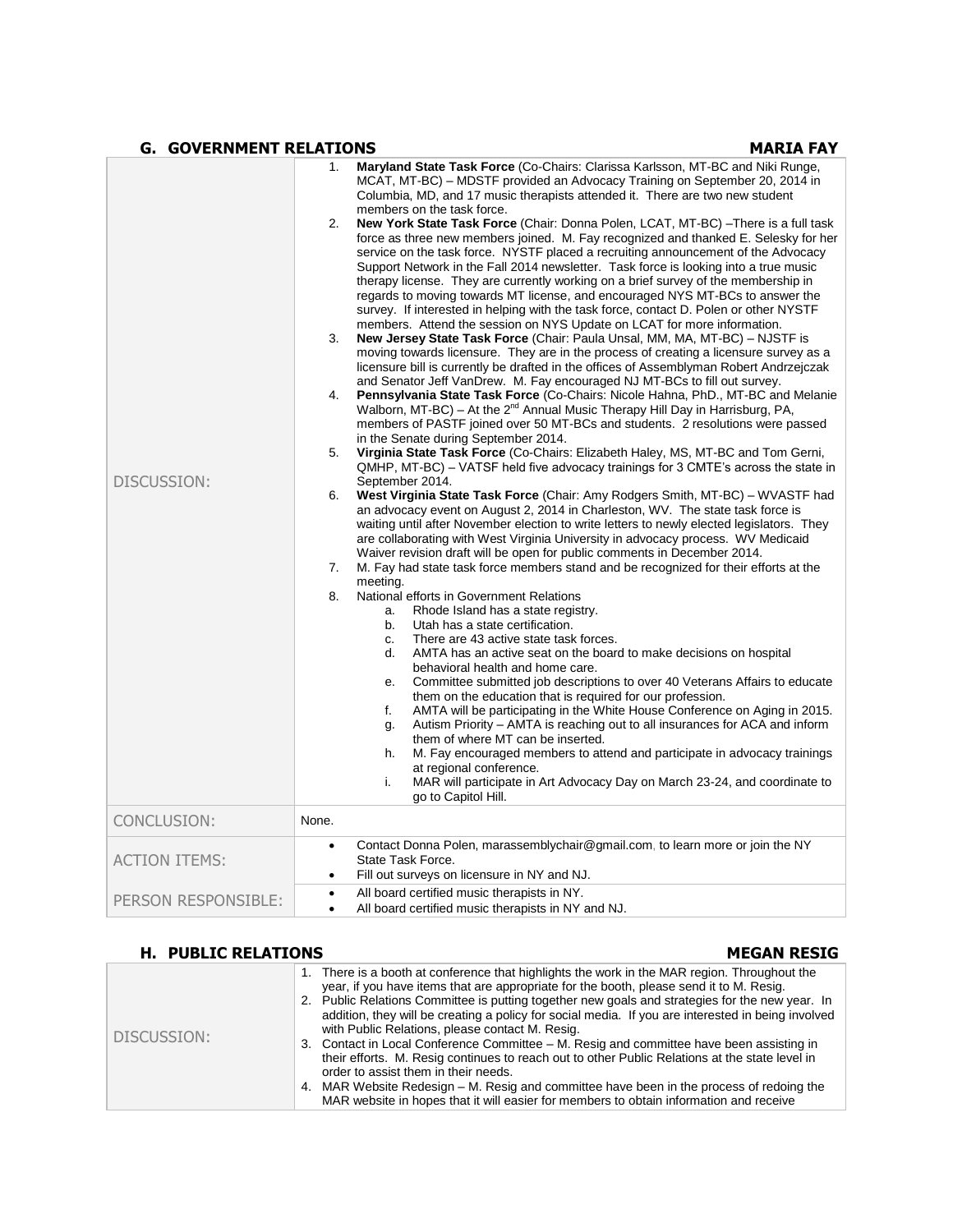|                      | updates. The hope is to unveil the website at regional conference in Ocean City, MD.                                                                                                                                                                                                                                                     |
|----------------------|------------------------------------------------------------------------------------------------------------------------------------------------------------------------------------------------------------------------------------------------------------------------------------------------------------------------------------------|
| CONCLUSION:          | Send items for MAR booth to M. Resig. If you are interested in being involved with Public<br>Relations, please contact M. Resig. Public Relations committee has been assisting the Local<br>Conference Committee in their efforts. MAR website is being redesigned, and is hoping to be<br>unveiled at MAR Conference in Ocean City, MD. |
| <b>ACTION ITEMS:</b> | Send items that highlights the music therapy work in the region to M. Resig.                                                                                                                                                                                                                                                             |
| PERSON RESPONSIBLE:  | All music therapists in the region.                                                                                                                                                                                                                                                                                                      |

# **I. STUDENT AFFAIRS CONIO LORETTO**

| DISCUSSION:          | C. Loretto provided a summary of Passages Conference, entitled "Turn, Turn, Turn," at<br>1.<br>State University of New York at New Paltz. Over 100 people attended the conference.<br>Attempting to find a new school to host Passages 2016.<br>C. Loretto reminded membership that scholarship information is on the website.<br>2.<br>Please encourage students to apply as in the past there have been low numbers of<br>applications. The following scholarships are available: Sophomore, Junior, Graduate,<br>and Jenny Shinn Scholarship for music therapy interns. There is also a Music Therapy<br>Club award.<br>"Rock the Region" event – Guest speakers will be video recorded and put on YouTube<br>3.<br>to share with other music therapy students.<br>Graduate Students - C. Loretto explained that students would like to be more inclusive<br>4.<br>for graduate students in the region. The current structure does not encourage graduate<br>students to get involved. There will be a bylaw proposal to change to have a graduate<br>chapter representative.<br>An internship recognition program will be implemented to celebrate internships, and<br>5.<br>they will be promoted at regional conferences. |
|----------------------|---------------------------------------------------------------------------------------------------------------------------------------------------------------------------------------------------------------------------------------------------------------------------------------------------------------------------------------------------------------------------------------------------------------------------------------------------------------------------------------------------------------------------------------------------------------------------------------------------------------------------------------------------------------------------------------------------------------------------------------------------------------------------------------------------------------------------------------------------------------------------------------------------------------------------------------------------------------------------------------------------------------------------------------------------------------------------------------------------------------------------------------------------------------------------------------------------------------------------------|
| CONCLUSION:          | None.                                                                                                                                                                                                                                                                                                                                                                                                                                                                                                                                                                                                                                                                                                                                                                                                                                                                                                                                                                                                                                                                                                                                                                                                                           |
| <b>ACTION ITEMS:</b> | Encourage music therapy students to apply for scholarships.                                                                                                                                                                                                                                                                                                                                                                                                                                                                                                                                                                                                                                                                                                                                                                                                                                                                                                                                                                                                                                                                                                                                                                     |
| PERSON RESPONSIBLE:  | All music therapists working with music therapy students.                                                                                                                                                                                                                                                                                                                                                                                                                                                                                                                                                                                                                                                                                                                                                                                                                                                                                                                                                                                                                                                                                                                                                                       |

# **J. HISTORIAN JULIE NEAL**

| DISCUSSION:          | J. Neal informed that Lillian Eyre, who was appointed in the spring, stepped down from her role<br>as Historian due to her new responsibilities in her professional life. If you know anyone who is<br>interested in the position, please contact J. Neal. Historian's role is to keep a record what is<br>happening in the region. |
|----------------------|-------------------------------------------------------------------------------------------------------------------------------------------------------------------------------------------------------------------------------------------------------------------------------------------------------------------------------------|
| CONCLUSION:          | L. Eyre stepped down from Historian position. If you know anyone who is interested in the<br>Historian position, please contact J. Neal.                                                                                                                                                                                            |
| <b>ACTION ITEMS:</b> |                                                                                                                                                                                                                                                                                                                                     |
| PERSON RESPONSIBLE:  |                                                                                                                                                                                                                                                                                                                                     |
|                      |                                                                                                                                                                                                                                                                                                                                     |

# **K. ARCHIVIST JULIE NEAL FOR PHIL MAUSKAPF**

| DISCUSSION:          | P. Mauskapf has been submitting items into the Archives.                  |
|----------------------|---------------------------------------------------------------------------|
| CONCLUSION:          | Please contact P. Mauskapf if you need to submit items into the Archives. |
| <b>ACTION ITEMS:</b> |                                                                           |
| PERSON RESPONSIBLE:  |                                                                           |

| <b>FINANCES</b> | <b>JULIE NEAL FOR BROOKE CARROLL-LEMCHAK</b>                                                                     |
|-----------------|------------------------------------------------------------------------------------------------------------------|
| DISCUSSION:     | Account balances (as of November 1, 2014):<br>\$2958.00<br>Conference<br>\$101,956.57<br><b>Operating Budget</b> |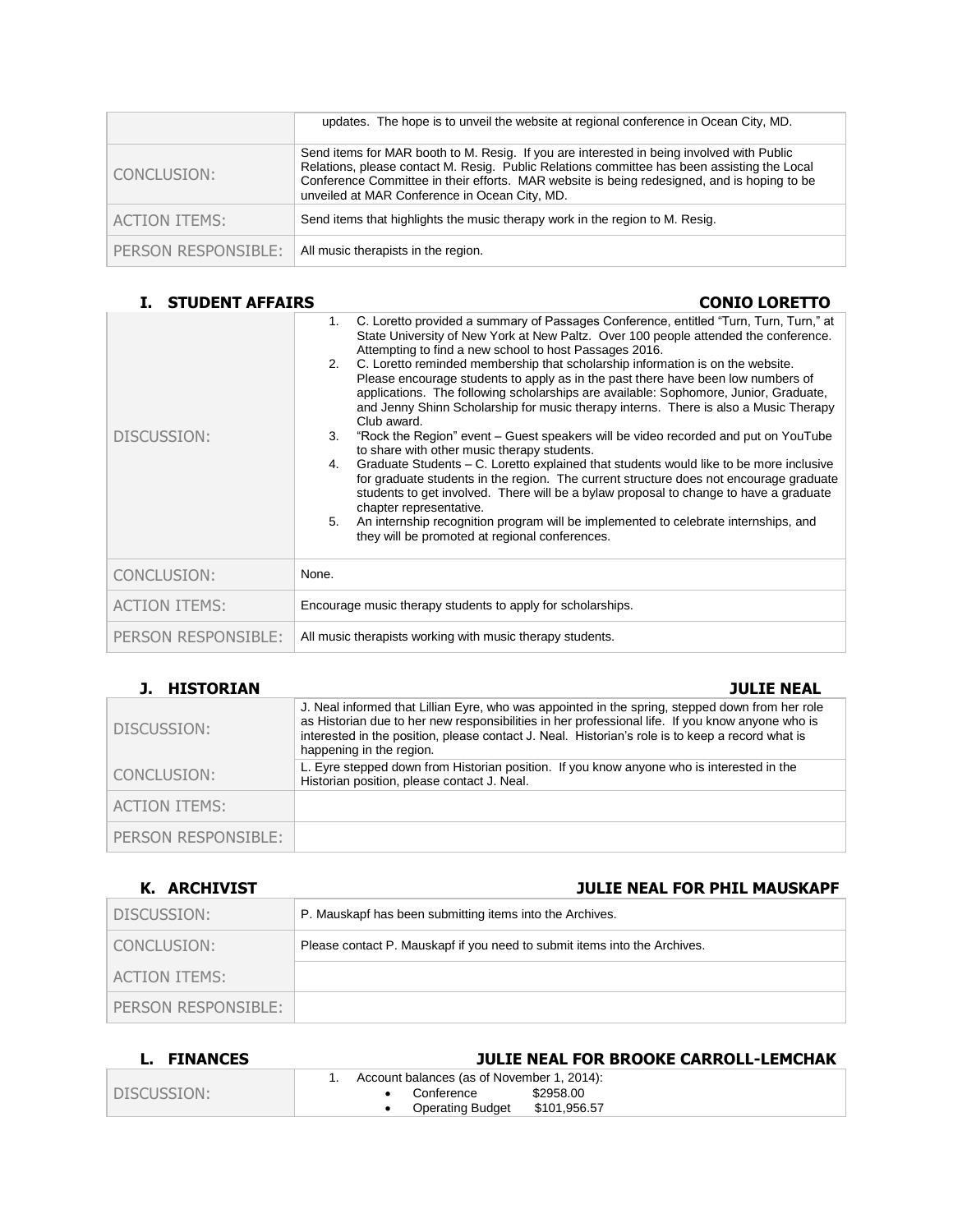|                      | \$55.48<br>Passages<br>٠<br>Students<br>\$7.234.81<br>2. J. Neal informed that allocating funds for a new website will be a good investment as it<br>will be a platform for closer interaction between membership and assembly<br>delegates/committee representatives/board members. |
|----------------------|--------------------------------------------------------------------------------------------------------------------------------------------------------------------------------------------------------------------------------------------------------------------------------------|
| CONCLUSION:          | None.                                                                                                                                                                                                                                                                                |
| <b>ACTION ITEMS:</b> | None.                                                                                                                                                                                                                                                                                |
| PERSON RESPONSIBLE:  |                                                                                                                                                                                                                                                                                      |

# **IV. AMTA COMMITTEE REPORTS**

| A. ACADEMIC PROGRAM APPROVAL | <b>SUZANNE SOREL</b>                                                                                                                                      |
|------------------------------|-----------------------------------------------------------------------------------------------------------------------------------------------------------|
| DISCUSSION:                  | There are 19 completed reviews, and 12 re-approvals. Seven new programs approved. There<br>will be a slight change to get approval for graduate programs. |
| I CONCLUSION:                | None.                                                                                                                                                     |
| ACTION ITEMS:                | None.                                                                                                                                                     |
| PERSON RESPONSIBLE:          |                                                                                                                                                           |

| <b>B. AFFILIATE RELATIONS</b> | <b>NOAH POTVIN</b>                                                                                                                                                                                                                                                                |
|-------------------------------|-----------------------------------------------------------------------------------------------------------------------------------------------------------------------------------------------------------------------------------------------------------------------------------|
| DISCUSSION:                   | In order to assist in cultivating relationships with other fields, such as Speech Language<br>Pathology, Occupational Therapy, and Counseling, committee is coming up with how to present<br>music therapy to other services as well as creating fact sheets of the other fields. |
| CONCLUSION:                   | None.                                                                                                                                                                                                                                                                             |
| <b>ACTION ITEMS:</b>          | Contact N. Potvin with individuals of other fields that may be able to help with this process.                                                                                                                                                                                    |
| PERSON RESPONSIBLE:           | All members                                                                                                                                                                                                                                                                       |

### M. AMTA BOARD OF DIRECTORS DEBORAH BENKOVITZ

| DISCUSSION: | Thanked the region for allowing her to serve at the national level.<br>1. Presidents from each region had good discussions and learned from each other through<br>their sharing. D. Benkovitz informed that the Great Lakes Region is the first one to do<br>e-voting. National Board discussed the financial status. AMTA is still sound, but are<br>having financial challenges. Currently, 36% of professionals are members, which is<br>comparable to other professions, but they are a bigger population. The board is<br>looking to increase membership as time, money and staff is being spent on State<br>Recognition, Veteran Affairs, defending "Music is Alive," and topics of Master Level<br>Entry and Scope of Practice. However, a positive is that AMTA has a relationship with<br>Oxford University Press, and music therapy research is more visible as academic<br>libraries are getting JMT in their packages. No membership due increases for 2016.<br>D. Benkovitz challenged membership to get involved with the discussion with MLE and<br>Scope of Practice. She informed them that people spent time on these topics, and they<br>need membership to educate, get involved and inform the Assembly Delegates<br>whether you are satisfied with the discussion/decision.<br>2. D. Benkovitz reported on Pediatric Medical Task Force. There are 243 pediatric hospitals<br>in the United States. The task force is putting together information about how many<br>therapists are working in the hospitals. AMTA will work on how to get more positions<br>and defend the positions.<br>3. D. Benkovitz informed membership that she is moving to Ohio as a job became available.<br>She stated she will miss the region, has learned a lot in MAR and thanked membership<br>for allowing to serve MAR. |
|-------------|---------------------------------------------------------------------------------------------------------------------------------------------------------------------------------------------------------------------------------------------------------------------------------------------------------------------------------------------------------------------------------------------------------------------------------------------------------------------------------------------------------------------------------------------------------------------------------------------------------------------------------------------------------------------------------------------------------------------------------------------------------------------------------------------------------------------------------------------------------------------------------------------------------------------------------------------------------------------------------------------------------------------------------------------------------------------------------------------------------------------------------------------------------------------------------------------------------------------------------------------------------------------------------------------------------------------------------------------------------------------------------------------------------------------------------------------------------------------------------------------------------------------------------------------------------------------------------------------------------------------------------------------------------------------------------------------------------------------------------------------------------------------------------------------------------------------------------|
| CONCLUSION: | National Board discussed the financial status, and hopes to increase membership.                                                                                                                                                                                                                                                                                                                                                                                                                                                                                                                                                                                                                                                                                                                                                                                                                                                                                                                                                                                                                                                                                                                                                                                                                                                                                                                                                                                                                                                                                                                                                                                                                                                                                                                                                |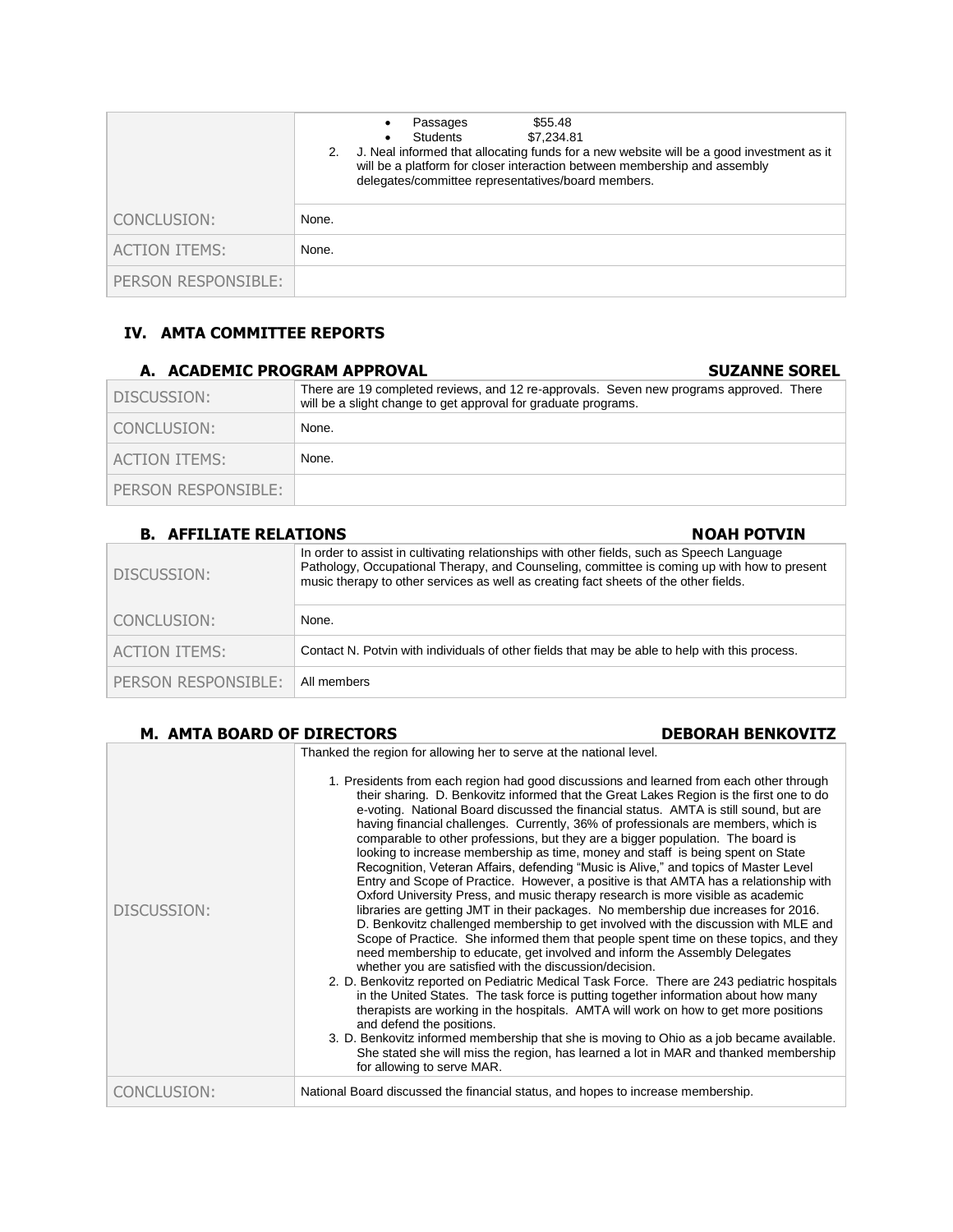| ACTION ITEMS:       | Get educated about topics that influence the profession, and inform Assembly Delegates on your<br>thoughts on such topics. |
|---------------------|----------------------------------------------------------------------------------------------------------------------------|
| PERSON RESPONSIBLE: | All members.                                                                                                               |

# **N. ASSOCIATION INTERNSHIP APPROVAL MATTHEW PHILLIPS**

| DISCUSSION:          | National – Send all national internship documents to M. Phillips. There is a new e-<br>course on supervision, which is a new opportunity. In 2015, AMTA Professional<br>Competencies will change for internship supervisors.<br>Regional – There are 40 internship evaluations and 41 internship sites. There were 28<br>2.<br>national roster internship sites, but it decreased to 26 due to inactive status or closing.<br>There will be an internship CMTE at MAR for Clinical Training. Some themes that have<br>surfaced include mental health issues with interns, personality conflicts with<br>supervisors, and administration support. |
|----------------------|--------------------------------------------------------------------------------------------------------------------------------------------------------------------------------------------------------------------------------------------------------------------------------------------------------------------------------------------------------------------------------------------------------------------------------------------------------------------------------------------------------------------------------------------------------------------------------------------------------------------------------------------------|
| CONCLUSION:          | None.                                                                                                                                                                                                                                                                                                                                                                                                                                                                                                                                                                                                                                            |
| <b>ACTION ITEMS:</b> | Send all national internship documents to M. Phillips.                                                                                                                                                                                                                                                                                                                                                                                                                                                                                                                                                                                           |
| PERSON RESPONSIBLE:  | National roster internship supervisors.                                                                                                                                                                                                                                                                                                                                                                                                                                                                                                                                                                                                          |

### **O. CONTINUING EDUCATION LAURIE KEOUGH**

| DISCUSSION:          | 1. There are two new co-chairs of the CEC Committee.<br>2. There are 21 CMTES at conference and 7 Institutes (4 are AMTA approved and 3<br>others). Reminder to submit CBMT credits online. L. Keough encouraged membership<br>to provide input. Committee is working on going electronic for evaluations, and other<br>regions are attempting to do the same. AMTA is looking to do so for the future.<br>3. Regional Level<br>Committee is putting information in the newsletter and on the MAR website to<br>а.<br>better communicate the protocol and timelines for regionally sponsored<br>CMTEs. L. Keough informed membership that materials needs to be<br>submitted 6 weeks prior so there is enough time to get CBMT approval.<br>L. Keough is working with M. Resig of Public Relations to get information on<br>b.<br>the website and in the newsletter. |  |
|----------------------|----------------------------------------------------------------------------------------------------------------------------------------------------------------------------------------------------------------------------------------------------------------------------------------------------------------------------------------------------------------------------------------------------------------------------------------------------------------------------------------------------------------------------------------------------------------------------------------------------------------------------------------------------------------------------------------------------------------------------------------------------------------------------------------------------------------------------------------------------------------------|--|
| CONCLUSION:          | None.                                                                                                                                                                                                                                                                                                                                                                                                                                                                                                                                                                                                                                                                                                                                                                                                                                                                |  |
| <b>ACTION ITEMS:</b> | None.                                                                                                                                                                                                                                                                                                                                                                                                                                                                                                                                                                                                                                                                                                                                                                                                                                                                |  |
| PERSON RESPONSIBLE:  |                                                                                                                                                                                                                                                                                                                                                                                                                                                                                                                                                                                                                                                                                                                                                                                                                                                                      |  |

### **WORKFORCE DEVELOPMENT & RETENTION MEGAN RESIG**

| DISCUSSION:          | 1. AMTA will create an index of career options and look at whether or not information on<br>music therapy is listed correctly. Information will be put on the AMTA website that will<br>provide music therapy information to employers and have a section to learn about how<br>to look for a music therapist employee.<br>2. Committee discussed issues reported for leaving the workforce. It will kickoff at MAR nd<br>the focus group will give feeback on barriers of having a career in music therapy and<br>barriers why to stay. M. Resig and A. Gadberry of Membership will connect and<br>discuss the gathered information. Membership will send a survey out to obtain<br>information. |  |
|----------------------|---------------------------------------------------------------------------------------------------------------------------------------------------------------------------------------------------------------------------------------------------------------------------------------------------------------------------------------------------------------------------------------------------------------------------------------------------------------------------------------------------------------------------------------------------------------------------------------------------------------------------------------------------------------------------------------------------|--|
| CONCLUSION:          | None.                                                                                                                                                                                                                                                                                                                                                                                                                                                                                                                                                                                                                                                                                             |  |
| <b>ACTION ITEMS:</b> | Contact M. Resig with feedback and barriers for staying in music therapy field.<br>Membership will send a survey to members addressing issues about leaving the<br>workforce.                                                                                                                                                                                                                                                                                                                                                                                                                                                                                                                     |  |
| PERSON RESPONSIBLE:  | All members.<br>Membership                                                                                                                                                                                                                                                                                                                                                                                                                                                                                                                                                                                                                                                                        |  |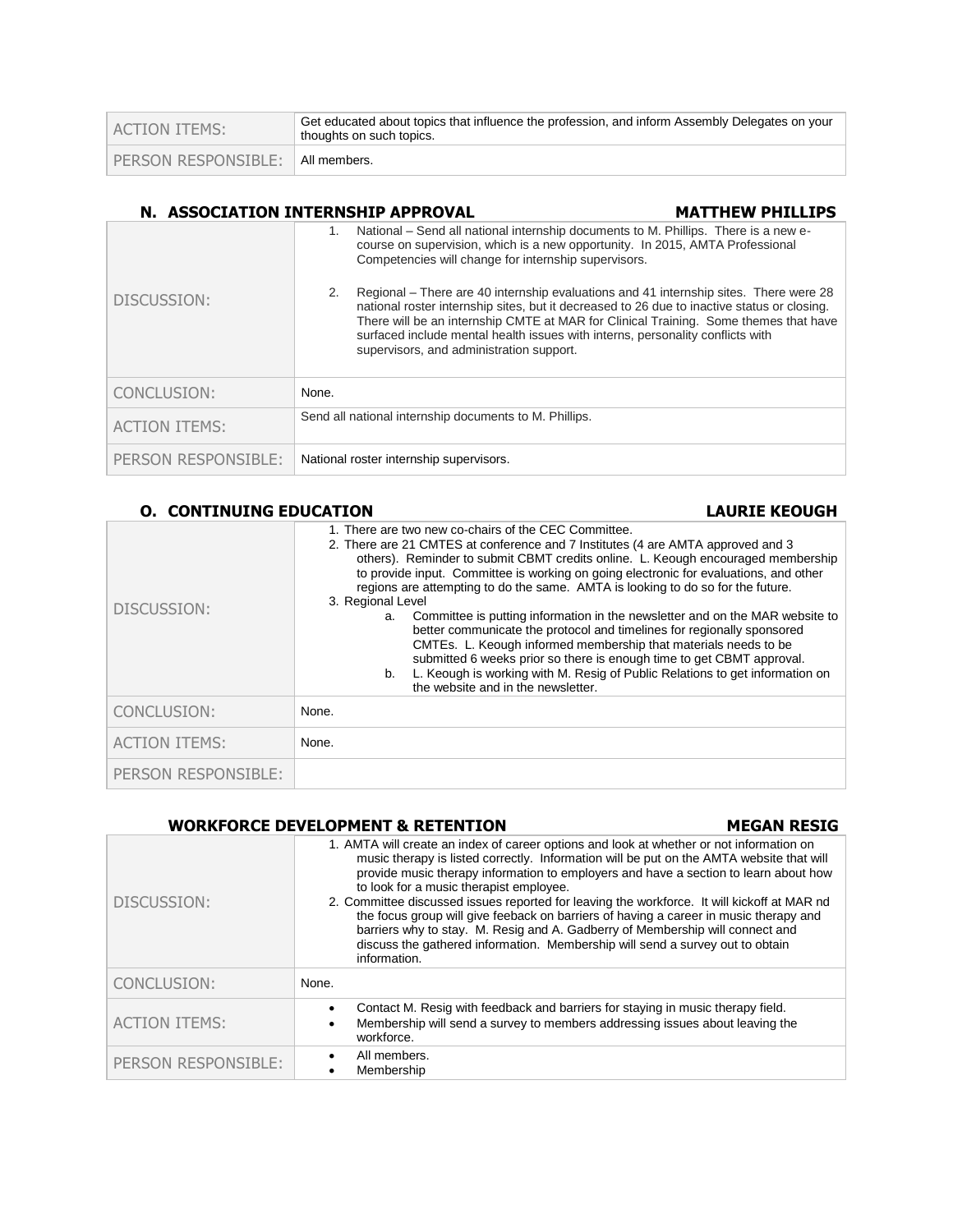### **P. GOVERNMENT RELATIONS MARIA FAY**

| DISCUSSION:         | Covered earlier. |
|---------------------|------------------|
| CONCLUSION:         | None.            |
| ACTION ITEMS:       | None.            |
| PERSON RESPONSIBLE: |                  |

| <b>Q. INTERNATIONAL RELATIONS</b> |       | <b>FLOSSIE IERARDI</b>                                                                                                                                                                                                                        |
|-----------------------------------|-------|-----------------------------------------------------------------------------------------------------------------------------------------------------------------------------------------------------------------------------------------------|
| DISCUSSION:                       |       | Be on the lookout for international conferences, which are available through the World<br>Federation of Music Therapy website.<br>At the Global Perspectives session at this conference, there will be representation from<br>the MAR region. |
| CONCLUSION:                       | None. |                                                                                                                                                                                                                                               |
| <b>ACTION ITEMS:</b>              | None. |                                                                                                                                                                                                                                               |
| PERSON RESPONSIBLE:               |       |                                                                                                                                                                                                                                               |

### **R. JUDICIAL REVIEW LEAH OSWANSKI**

| DISCUSSION:         | Nothing new to report. |
|---------------------|------------------------|
| CONCLUSION:         | None.                  |
| ACTION ITEMS:       | None.                  |
| PERSON RESPONSIBLE: |                        |

### **S. MEMBERSHIP ANITA GADBERRY**

|                      | .                |
|----------------------|------------------|
| DISCUSSION:          | Covered earlier. |
| CONCLUSION:          | None.            |
| <b>ACTION ITEMS:</b> | None.            |
| PERSON RESPONSIBLE:  |                  |

# **T. PROFESSIONAL ADVOCACY JENNY SWANSON**

| DISCUSSION:          | In the process of revamping the committee to make it more visible. In addition, committee<br>created a podcast to inform members of what they do so be on the lookout for that. Podcasts will<br>be on the AMTA website. Committee participated with the national office to address "Alive"<br>Inside," and a document addressing that will be on the AMTA website. The committee will be<br>presenting at regional about advocacy issues. |
|----------------------|--------------------------------------------------------------------------------------------------------------------------------------------------------------------------------------------------------------------------------------------------------------------------------------------------------------------------------------------------------------------------------------------------------------------------------------------|
| CONCLUSION:          | None.                                                                                                                                                                                                                                                                                                                                                                                                                                      |
| <b>ACTION ITEMS:</b> | None.                                                                                                                                                                                                                                                                                                                                                                                                                                      |
| PERSON RESPONSIBLE:  |                                                                                                                                                                                                                                                                                                                                                                                                                                            |

U. REIMBURSEMENT BRIANNA PRIESTER FOR SUSAN KNECHTEL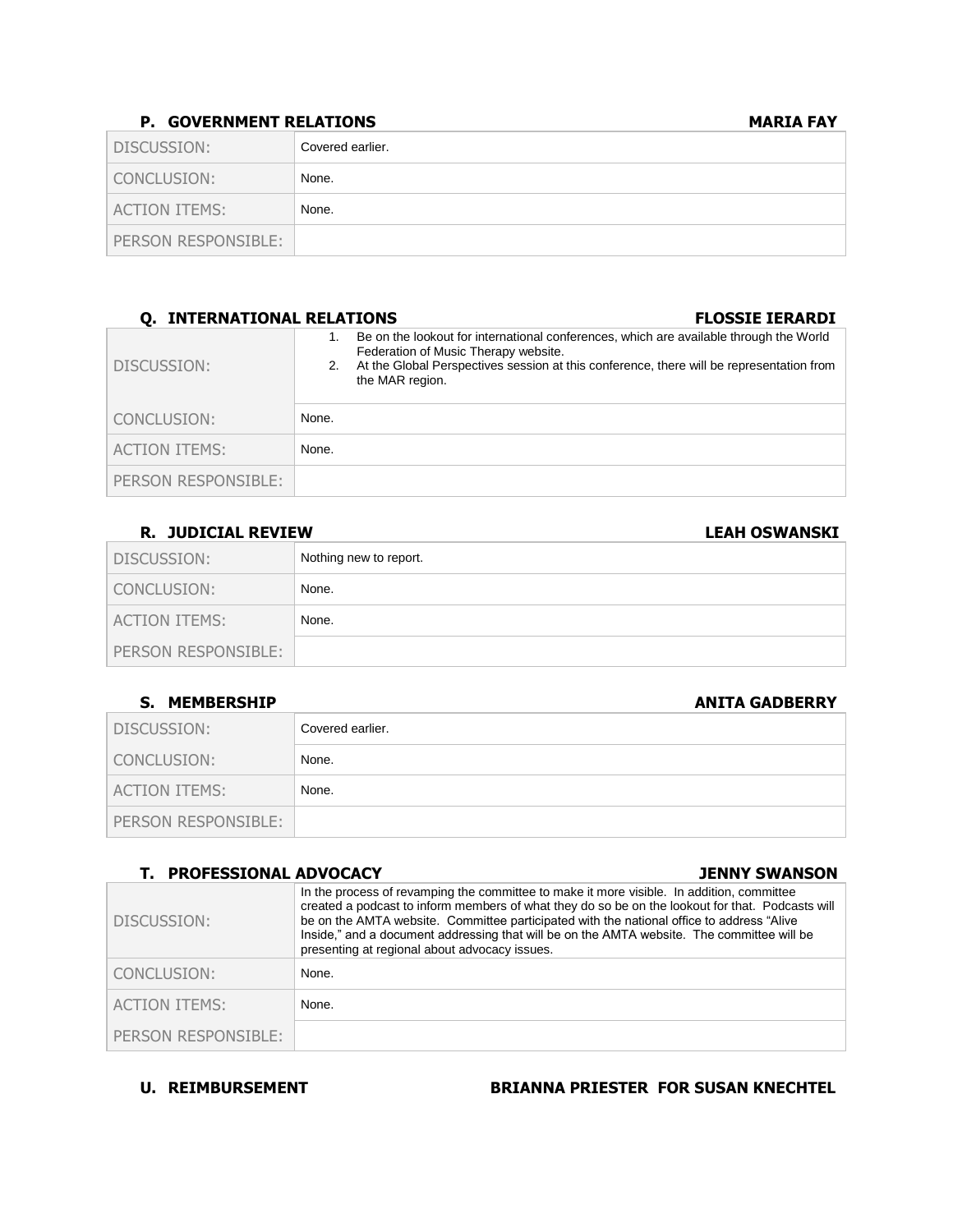| DISCUSSION:          | 1. Reimbursement sessions at regional conferences were well received.<br>2. Be on the lookout as the ICD-10 will be changing. AMTA website will have resources to<br>assist members with the ICD-10 changes.<br>3. Member resources for cliental is well protected due to required encryption of data.<br>4. University of Kentucky HealthCare worked with Affordable Care Act on reimbursement.<br>5. AMTA continues the conversation with Medicaid and Medicare to clarify documentation.<br>6. Upcoming Goals – Committee is working on 1 page support to give out to specific<br>populations. The task force will provide research outcomes, research and citation. The<br>goal is to coordinate and contact Medicaid to be included on waivers. In addition,<br>committee will work to keep up to date reimbursement information on AMTA website.<br>Committee and Government Relations Committee will also be a contact for all<br>healthcare issues with the AMTA Strategic Priority on Autism Spectrum Disorder and<br>clarify the work of music therapists to support ASD. |
|----------------------|-------------------------------------------------------------------------------------------------------------------------------------------------------------------------------------------------------------------------------------------------------------------------------------------------------------------------------------------------------------------------------------------------------------------------------------------------------------------------------------------------------------------------------------------------------------------------------------------------------------------------------------------------------------------------------------------------------------------------------------------------------------------------------------------------------------------------------------------------------------------------------------------------------------------------------------------------------------------------------------------------------------------------------------------------------------------------------------|
| CONCLUSION:          | None.                                                                                                                                                                                                                                                                                                                                                                                                                                                                                                                                                                                                                                                                                                                                                                                                                                                                                                                                                                                                                                                                               |
| <b>ACTION ITEMS:</b> | None.                                                                                                                                                                                                                                                                                                                                                                                                                                                                                                                                                                                                                                                                                                                                                                                                                                                                                                                                                                                                                                                                               |
| PERSON RESPONSIBLE:  |                                                                                                                                                                                                                                                                                                                                                                                                                                                                                                                                                                                                                                                                                                                                                                                                                                                                                                                                                                                                                                                                                     |

| <b>V. RESEARCH</b>   | <b>ANTHONY MEADOWS</b>                                                                                                                                                                                                                                                                                                                                                                                                                                                                                                                                                                     |  |
|----------------------|--------------------------------------------------------------------------------------------------------------------------------------------------------------------------------------------------------------------------------------------------------------------------------------------------------------------------------------------------------------------------------------------------------------------------------------------------------------------------------------------------------------------------------------------------------------------------------------------|--|
| DISCUSSION:          | 1. Gabby Ritter-Cantesanu joined the committee.<br>2. The 2015 research track is set. There is a MAR Research & Special Projects Award for<br>\$2000. A. Meadows encouraged membership to submit for that and submit for<br>research poster session and research track. An undergraduate student from MAR won<br>the research award!<br>3. In July 2015, 40 participants will come together to discuss where they want research in<br>music therapy to go. AMTA has important implications for this for the next 10-15 years.<br>Please provide Barbara Else and A. Meadows with feedback. |  |
| CONCLUSION:          | None.                                                                                                                                                                                                                                                                                                                                                                                                                                                                                                                                                                                      |  |
| <b>ACTION ITEMS:</b> | Provide Barbara Else and A. Meadows with feedback on where and how music therapy research<br>should continue.                                                                                                                                                                                                                                                                                                                                                                                                                                                                              |  |
| PERSON RESPONSIBLE:  | All members.                                                                                                                                                                                                                                                                                                                                                                                                                                                                                                                                                                               |  |

# **W. SPECIAL TARGET POPULATIONS DARCY LIPSCOMB**

| 11. JI LUIAL IANULI I VI ULAIIVIIJ<br>PART LIPCOPP |                                                                                                                                                                                                                                                                                                                                                                                                                                                                                                                                                                                                         |  |
|----------------------------------------------------|---------------------------------------------------------------------------------------------------------------------------------------------------------------------------------------------------------------------------------------------------------------------------------------------------------------------------------------------------------------------------------------------------------------------------------------------------------------------------------------------------------------------------------------------------------------------------------------------------------|--|
| DISCUSSION:                                        | There was a Networking Luncheon scheduled at national conference with the assistance of<br>Standards of Clinical Practice. There were 15 networking tables of different clinical areas.<br>Approximately 100 students and professionals participated in the luncheon. Committee used<br>social media to gain participation for the luncheon. MAR has a networking luncheon every year,<br>and not all regions do. The goals of the committee are to get all regions to have a Networking<br>Luncheon and increase participation at them. In addition, the committee is proposing to modify<br>the name. |  |
| CONCLUSION:                                        | None.                                                                                                                                                                                                                                                                                                                                                                                                                                                                                                                                                                                                   |  |
| <b>ACTION ITEMS:</b>                               | None.                                                                                                                                                                                                                                                                                                                                                                                                                                                                                                                                                                                                   |  |
| PERSON RESPONSIBLE:                                |                                                                                                                                                                                                                                                                                                                                                                                                                                                                                                                                                                                                         |  |

### **X. STANDARDS OF CLINICAL PRACTICE ROBERT MILLER**

### DISCUSSION: The committee reviews the Standards of Clinical Practice every year. If members have any questions or feedback, please send to committee members. Committee is looking to put together an e-courage and CMTE to provide information about the standards. CONCLUSION: None. ACTION ITEMS:<br> **Questions or feedback about the Standards of Clinical Practice can be sent to the committee** members. PERSON RESPONSIBLE: | All members.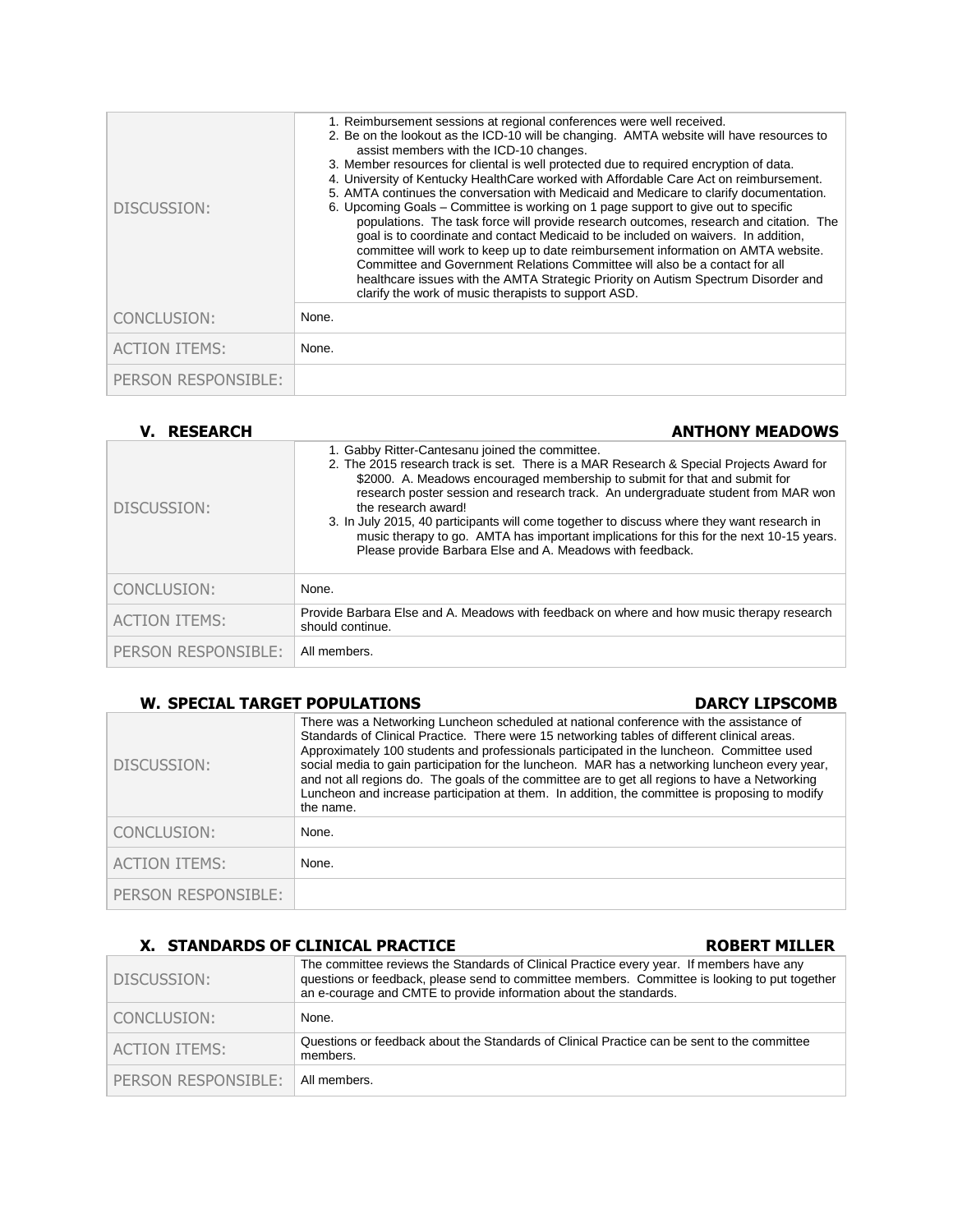# **Y. STUDENT AFFAIRS CONIC LORETTO**

| DISCUSSION:          | Gaston Award has been changed to undergraduates only. It is accepting all kinds of research<br>that has IRB approval. More information will be available on the AMTA website. Discussion has<br>began to talk about having a national version of the Passages Conference. |
|----------------------|---------------------------------------------------------------------------------------------------------------------------------------------------------------------------------------------------------------------------------------------------------------------------|
| CONCLUSION:          | None.                                                                                                                                                                                                                                                                     |
| <b>ACTION ITEMS:</b> | None.                                                                                                                                                                                                                                                                     |
| PERSON RESPONSIBLE:  |                                                                                                                                                                                                                                                                           |

| <b>Z. TECHNOLOGY</b> | <b>NOA ELIMELECH</b>                                                                                                                                                                                                                                                                                                                                                                                                                                                                                                                                                                                                                                                                                                                                                                                                                                                                                                                                           |
|----------------------|----------------------------------------------------------------------------------------------------------------------------------------------------------------------------------------------------------------------------------------------------------------------------------------------------------------------------------------------------------------------------------------------------------------------------------------------------------------------------------------------------------------------------------------------------------------------------------------------------------------------------------------------------------------------------------------------------------------------------------------------------------------------------------------------------------------------------------------------------------------------------------------------------------------------------------------------------------------|
| DISCUSSION:          | The committee is expanding upon regional and national technology specialist lists. This will<br>include names of individuals who are familiar with particular technology devices, and address<br>what we need as music therapists. Board of Directors is making the technology page easier, and<br>will be in the membership toolkit. AMTA BOD approved the "AMTA Tech Stop." It will include a<br>new YouTube channel of 2-5 minute videos answering technology questions. There will be 25<br>episodes total. In addition, regional websites will have links to the AMTA website page. MAR<br>and AMTA will be debuting "Tech Stop" to help answer any questions about technology. The<br>committee is looking into recruiting vendors, such as OnSong, Apple, and Guitar Center for<br>conferences. Committee is collaborating with Ethics Board about the topic of social media. In<br>addition, the committee is brainstorming for a technology e-course. |
| CONCLUSION:          | None.                                                                                                                                                                                                                                                                                                                                                                                                                                                                                                                                                                                                                                                                                                                                                                                                                                                                                                                                                          |
| <b>ACTION ITEMS:</b> | None.                                                                                                                                                                                                                                                                                                                                                                                                                                                                                                                                                                                                                                                                                                                                                                                                                                                                                                                                                          |
| PERSON RESPONSIBLE:  |                                                                                                                                                                                                                                                                                                                                                                                                                                                                                                                                                                                                                                                                                                                                                                                                                                                                                                                                                                |

# **V. NEW BUSINESS**

| DISCUSSION:          | No new business. |
|----------------------|------------------|
| CONCLUSION:          | None.            |
| <b>ACTION ITEMS:</b> | None.            |
| PERSON RESPONSIBLE:  |                  |

# **VI. GOOD AND WELFARE**

| DISCUSSION:          | Congratulations to regional members who received awards: Bryan Hunter and Connie<br>a.<br>Tomaino received Lifetime Achievement Awards. Elizabeth Schwartz received<br>Professional Practice Award, Joke Bradt received Research Publications Award, and<br>Evelyn Selesky received the Award of Merit.<br>Keep Evelyn Selesky's family and friends in your thoughts and prayers.<br>b.<br>Congratulations to Nicole Hahna on her new baby boy!<br>C.<br>Congratulations to Noel Anderson who had twin boys on August 25 <sup>th</sup> !<br>d.<br>Congratulations to Tina Myers on her new baby boy!<br>е.<br>Congratulations to Kristen O'Grady on her new baby girl!<br>f.<br>Congratulations to Elaine Kong on her marriage!<br>g.<br>Wishing Deborah Benkovitz the best on her move to Ohio!<br>h.<br>Keep Louise Montello's family in your thoughts and prayers.<br>Jane Craegan's father-in-law passed away. Keep her and her family in your thoughts<br>and prayers.<br>Suzie Knechtel was diagnosed with breast cancer. Keep her in your thoughts and<br>k.<br>prayers. |
|----------------------|---------------------------------------------------------------------------------------------------------------------------------------------------------------------------------------------------------------------------------------------------------------------------------------------------------------------------------------------------------------------------------------------------------------------------------------------------------------------------------------------------------------------------------------------------------------------------------------------------------------------------------------------------------------------------------------------------------------------------------------------------------------------------------------------------------------------------------------------------------------------------------------------------------------------------------------------------------------------------------------------------------------------------------------------------------------------------------|
| CONCLUSION:          | None.                                                                                                                                                                                                                                                                                                                                                                                                                                                                                                                                                                                                                                                                                                                                                                                                                                                                                                                                                                                                                                                                           |
| <b>ACTION ITEMS:</b> | None.                                                                                                                                                                                                                                                                                                                                                                                                                                                                                                                                                                                                                                                                                                                                                                                                                                                                                                                                                                                                                                                                           |